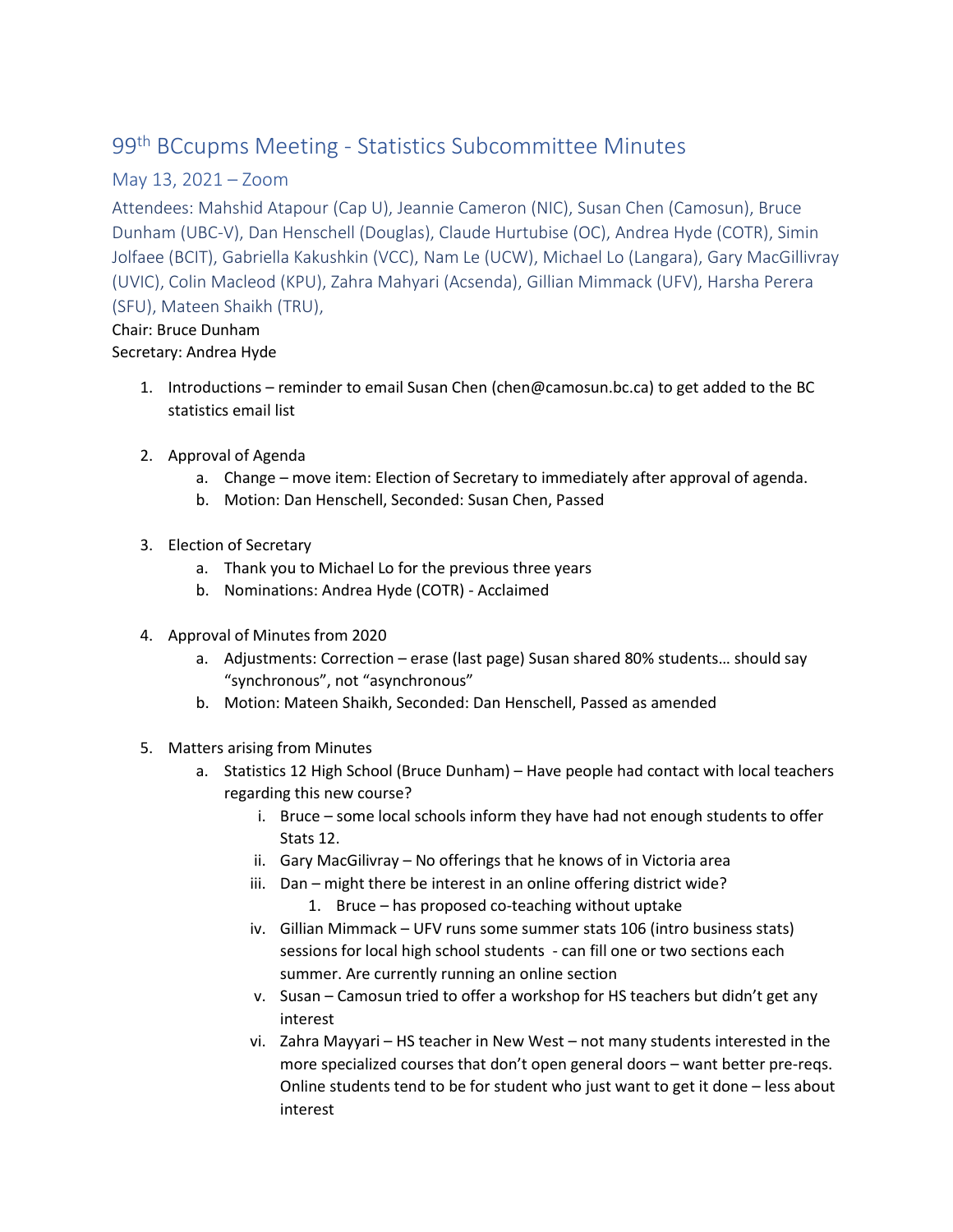- b. Open Access Resources (Bruce)
	- i. Bruce might be nice to maintain a list of recommended online resources.
- 6. Institutional Reports Covered in main session and written reports
	- a. Dan WeBWorK will be installed will be using Open Intro text. Appreciates feedback/tips/tricks – please email with your ideas
		- i. Bruce it is possible to integrate WeBWorK with R via some Perl code developed at UBC and now incorporated into the current release of WeBWorK. Contact Bruce with challenges – anything you can do in R, can be done in WeBWorK.
		- ii. Gary operational issues requires sufficient memory allocation or WeBWorK will fail
	- b. Andrea Stat labs in R being developed at COTR
	- c. Questions about other reports?
		- i. Susan looking OER texts for probability and stats for sciences (SFU Stat 270, UBC-V Stat 251 comparable). Currently using Devore text. Particularly looking for good problem sets.
- 7. Reflections on the year of online instructions: what was learned?
	- a. Class structure and access to learning materials
		- i. Mateen lots of International students in online preferred typed lectures over video – Mateen prepared materials in R MarkDown with a good student.
		- ii. Gillian made full notes with Minitab, screen shots, everything. Provided partial notes prior to class and students help fill in the gaps in the class – again, students liked it. Class Example Worksheets – list of exercises to do that were all done together in class. Students liked them and hadn't thought of it as a way to practice.
		- iii. Susan teaches social science students and engineers very different feedback between the groups. Engineers preferred asynchronous with full notes, social students preferred synchronous with partial notes to fill in.
		- iv. Bruce asking how students spend their time consuming vs. creating. Looking for ways to move into creating more than consuming – pre-class quizzes in LMS and in-class activities. Term 2 was better than term 1 for participation and buyin.
		- v. Andrea flipped classroom where Andrea provided highlights or answered questions in the main class then used breakout rooms for in-class activities
	- b. Assessments and Academic Integrity
		- i. Andrea use of articles to evaluate student understanding of concepts and misleading statistics
		- ii. Bruce open book exams students didn't do very well and didn't prepare as well as they normally do because they thought "open-book" meant easy. Two stage exam with individual and group portions using WeBWorK and LMS.
			- 1. Gillian what do you mean by invigilation? Bruce used Zoom to watch that students did the work independently.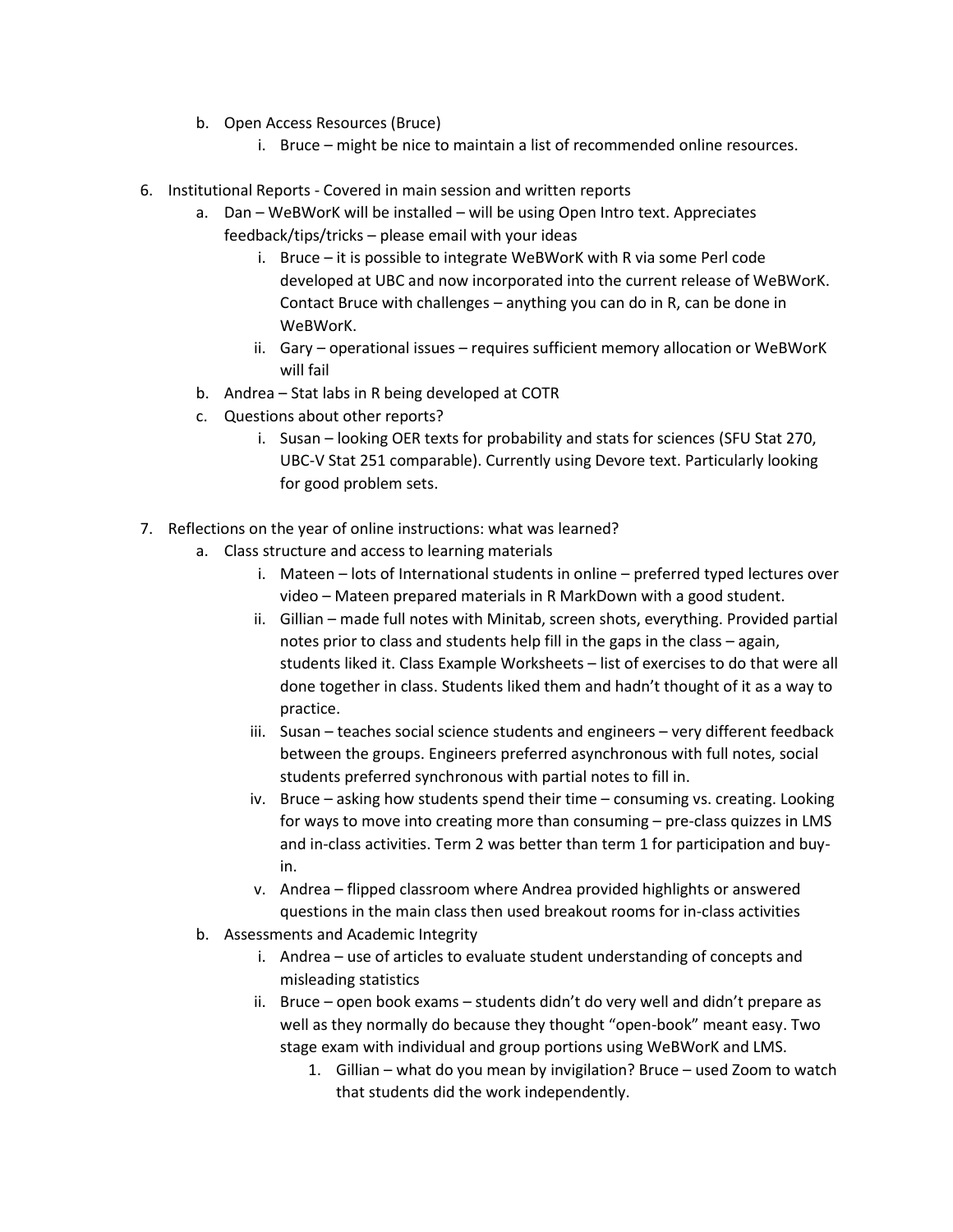- iii. Mateen used interpretive exams over calculation students had to explain how to do the questions and how you modify if something changed
- iv. Gary students don't know how to prepare for open book exams. Looking things up costs time. Encourage them to study just the same as a face to face closed book exam. Can't ask easy questions – students might be communicating but it doesn't necessarily help.
- v. Susan used multiple shuffled versions of multiple choice that can't be googled. Fed up with cheating and use of Chegg etc. Didn't allow students to go back to questions once they completed it. Started with a bonus question about no going back and that it had to be independent. Fine for social science students, hated by engineers. Used real data sets of varying sizes that couldn't be cheated. Encouraged a one-page study sheet. Question: When doing a group portion – how do you manage it? Bruce – some parts written, some on WeBWorK. Students were already in groups based on projects. All students did one student's version for the group portion. Gillian – how do you monitor screens in exams? Bruce – no fail-safe way to eliminate certain kinds of misconduct
- vi. Bruce locking/blocking questions is essential for minimizing cheating on websites or groups
- vii. Susan Chegg set up an idea that instructors send exams so they block those questions. She isn't interested in it!
- viii. Gillian planning to increase the number of versions of written exams must submit fully written answers
- ix. Michael Getting students to prepare properly treat it as a closed book exam. Students don't seem to type well and that makes it more challenging. Locked exams – D2L tracks student timing in question. Some students spend a long time on the first questions and much less on the later questions – thinks it's fishy in the way it worked. Did not like the idea of sending exams to Chegg. Who knows what they will do with them?
- x. Zahra uses questionnaire to find out what student thought was a fair assessment. Working to make questions less wordy for students with reading challenges
- xi. Gary used blocked exams kept parts to the response time on Chegg to reduce its use. UVIC has a Chegg account and a grad student whose job it is to monitor and report. Thinks students have retreated to cheating from each other. 3 part exams – part 1 - m/c, t/f, etc., part 2 – written explanations, part 3 – detailed responses with full solutions – easier to catch cheating if it's so detailed.
- xii. Bruce hearing that students are getting coached by lawyers for academic misconduct interviews with students. Advice seems to be to confess. Gillian – students are replying about specific questions and then are only getting penalized on those questions. Michael – re: students confessing on only one question. Any kind of cheating leads to a full zero. Dan – No part marks for notcheating!